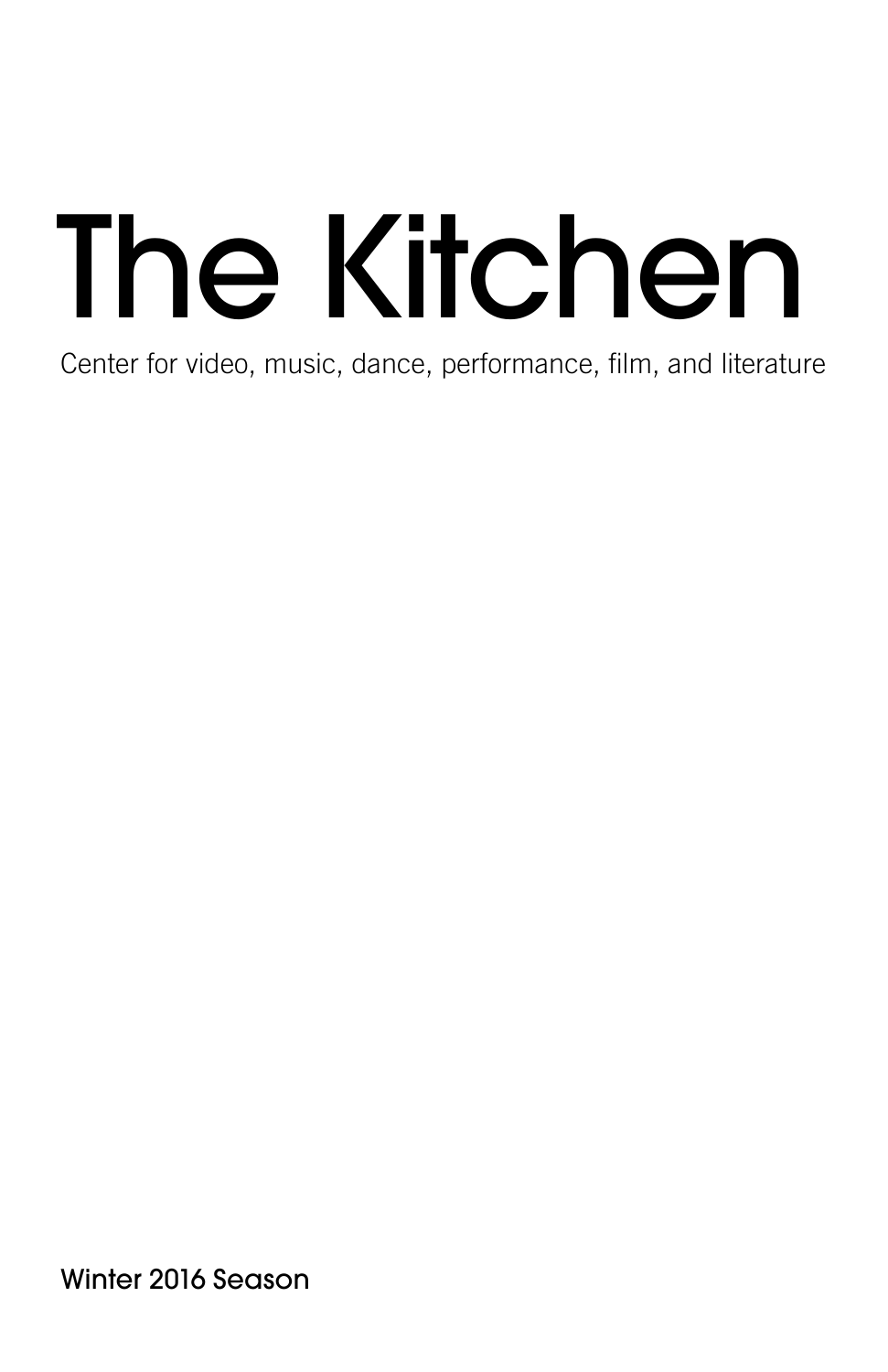# Winter 2016

### "From Minimalism into Algorithm" **Exhibition**

### January 7–April 2

Taking place in The Kitchen theater and gallery spaces throughout the 2015-2016 season, "From Minimalism into Algorithm" sets contemporary and historical painting, sculpture, performance, and musical composition in counterpoint, proposing a new through-line for art-making during the past half century. Organized collaboratively by The Kitchen and participating artists, the exhibition takes up the legacy of

Minimalist art and composition during the 1960s and 1970s—whose seriality was understood by artists and critics to correlate with the era's industrial production and increased weight placed on the presence of the individual—as a precedent for reconsidering work by a younger generation for whom serial repetition now corresponds more directly with digital technology and the reconfiguring of our encounters with physical space through networked communication.

### Robert Ashley and Steve Paxton *Quicksand*

January 28–30 and February 4–6. 7pm. \$20. The Kitchen is pleased to present the world premiere of *Quicksand*, an opera-novel for music, dance, and light, composed from a novel of the same name by the late Robert Ashley. This work, divided into three acts of 16 scenes each, combines separate and "moveable" sequences of choreography by Steve Paxton, electric orchestra composed by Tom Hamilton, and light environments by David Moodey to present a unified work without a linear narrative structure.

### Dirty Looks February 8. 8pm. FREE

Dirty Looks, a bi-coastal platform for queer experimental film, video and performance, returns to The Kitchen to screen *A One Man Show*, Grace Jones's remarkable concert video, introduced by artist Rashaad Newsome. In 1982, Jones collaborated with photographer Jean-Paul Goude, translating their iconic and trailblazing album artwork for the new, home video format. A thrilling investigating a different metaphoric lens of the showcase for the former disco diva-cum-New Wave chanteuse, the tape combines rock ribaldry with avant-garde theater, tearing asunder racial and gender stereotypes. Jones writes of the tape in her memoirs, "It was like the invention of a new genre, related to the musical, to opera, to circus, to cinema, to documentary, to the art gallery… It was about rejecting normal, often quite sentimen-

tal and conventionally crowd-pleasing ways of projecting myself as a black singer and female entertainer, because those ways had turned into clichés, which kept me pent up in a cage. I wanted to jolt the adult world that is traditionally left bland by white men, to shatter certain kinds of smugness through performance and theater."

### George Lewis *The Kitchen Improvises, 1976-2016* February 9. 8pm. \$20.

To celebrate the release of the archival CD *The Kitchen Improvises: 1976-1983*, George Lewis curates an evening of performances inspired by that moment of particular hybridity in the downtown music scene.

### Dawn of Midi February 10. 8pm. \$15.

Dawn of Midi is a Brooklyn-based acoustic ensemble made up of Aakaash Israni from India on double bass, Amino Belyamani from Morocco on piano and Qasim Naqvi from Pakistan on drums. With their critically acclaimed 2015 album *Dysnomia* (Erased Tapes), the band abandoned improvisation in favor of highly precise composition, utilizing sophisticated rhythmic structures from North and West African folk traditions to weave a sonic tapestry of trance-inducing grooves— a singular sound Israni has deemed "both musically futuristic and sonically vintage." Organized by Lumi Tan.

### Ieva Miseviciute *Tongue PhD* February 12–13. 8pm. \$15.

"I want to get my PhD from THIS institution! The tongue bares the memory of the animal, the instinctual, but also is the main tool with which we express our humanness. It is a bridge between madness and intelligence." Ieva Miseviciute, Master in Political Science, Master in Cultural Analysis, will finally get her PhD, in one hour, right in front of you, granted by her tongue. *Tongue PhD* is a new eclectic solo by Miseviciute that consists of eight chapters, each tongue. *Tongue PhD* fuses elements of physical theater, academic reverie, dance, and Butoh, structured in the format of a PhD dissertation. A pink set with no straight lines will transport you to the most potent cavity where theory and rhythmic animalistic loops mingle on equal footings. Organized by Matthew Lyons.

# Big Dance Theater *Big Dance: Short Form*

*Stick, Sled, Slippers, Hearth, Bundle, Ball*

# 25th ANNIVERSARY SEASON—NEW YORK PREMIERE

# January 6–9 and 13–16, 8pm

*Big Dance: Short Form* premiered on November 6, 2015 at American Dance Institute (ADI), as part of ADI's Incubator program, and was developed in part during residencies at the Baryshnikov Arts Center and The Kitchen. A creative residency was also provided by the Chocolate Factory Theater, as part of the Hatchery Project, with lead support by The Andrew W. Mellon Foundation and additional funding by the National Endowment for the Arts.

*Big Dance: Short Form* is made possible, in part, by the Irving Harris Foundation, the Doris Duke Performing Artist Awards program, and by public funds from the New York City Department of Cultural Affairs in partnership with the City Council. Big Dance Theater performers' salaries at The Kitchen are supported, in part, by the Barbara Bell Cumming Foundation. Additionally, the production received funding from the Starry Night Fund; the W Trust; the McGue Millhiser Family Trust; Mertz Gilmore Foundation; New York State Council on the Arts with the support of Governor Andrew Cuomo and the New York State Legislature; Andrew W. Mellon Foundation New York Theater Program; and was also funded, in part, by the Big Dance Theater Creation Circle, lead individual contributors committed to the development and support of the company's newest works: Jill Abbott, Anthony Bowe, Lisa Lee, and Martha Sherman.

The Kitchen's presentation of *Big Dance: Short Form* is made possible with support from Howard Gilman Foundation, Mertz Gilmore Foundation, The Jerome Robbins Foundation, and The Harkness Foundation for Dance, and in part by public funds from New York City Department of Cultural Affairs in partnership with the City Council and New York State Council on the Arts with the support of Governor Andrew Cuomo and the New York State Legislature.

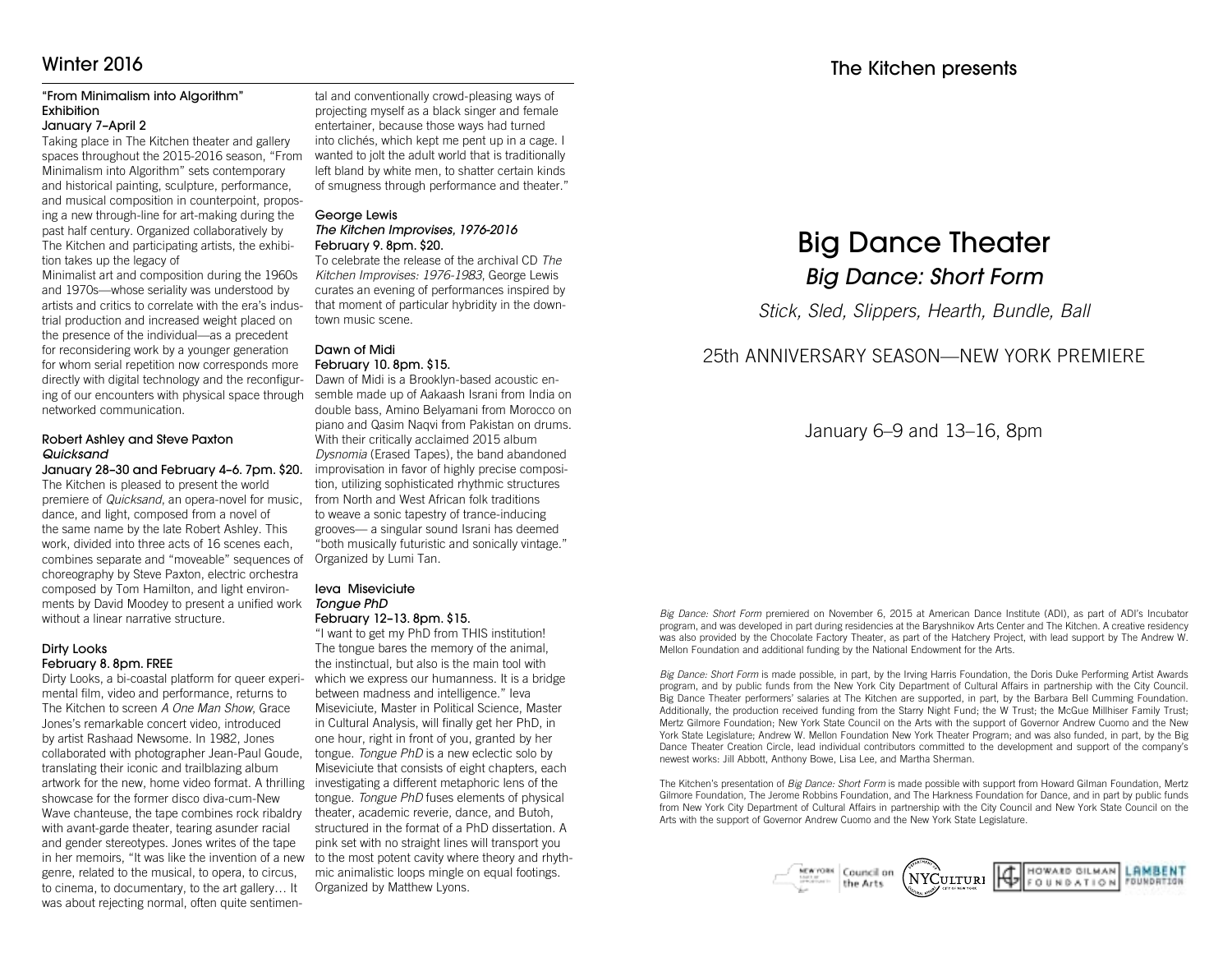# *Summer Forever*

Performed by Tymberly Canale Choreography: Annie-B Parson Sound: Tei Blow Lighting: Joe Levasseur Costume: Oana Botez Voiceover: Cynthia Hopkins Text(s): Mark Twain, Sibyl Kempson

Originally shown as a work in progress at CATCH 50 at the Chocolate Factory Theater (May 5, 2012) and in a tribute to Cathy Edwards at the Movement Research gala (May 13, 2013)

# *Short Ride Out (3): He Rides Out*

Performed by Aaron Mattocks Choreography: Annie-B Parson Music: Tei Blow and Eben Hoffer Lighting: Joe Levasseur Costume: Oana Botez

Short Ride Out (3): He Rides Out is the third in a trilogy of solos inspired by Stravinsky's Concerto for Two Pianos, II. Notturno, composed in 1935. Short Ride Out (1) was created for and performed by dancer Tricia Brouk at a work in progress showing at PS122's Dance Off (April 6, 2005). Short Ride Out (2) was created for and premiered by dancer Wendy Whelan at Linbury Studio Theatre, Royal Opera House, London (July 9, 2015).

# *Resplendent Shimmering Topaz Waterfall*

Performed by Paul Lazar and Tymberly Canale Choreography: Annie-B Parson Sound: Tei Blow Lighting: Joe Levasseur Costumes: Suzanne Bocanegra

Based on page 79 of *Costume En Face*, notebook notations of work by Tatsumi Hijikata transcribed by his disciples, published by Ugly Duckling Presse.

# *The Art of Dancing*

Performed by Elizabeth DeMent and Aaron Mattocks Choreography: Annie-B Parson Sound: Tei Blow Lighting: Joe Levasseur Costumes: Oana Botez

Based on the diaries of Samuel Pepys, 1661–1667. Commissioned, in part, by the Irving Harris Foundation.

# *Intermission*

Created by Paul Lazar and Annie-B Parson Set: Joanne Howard Video: Jeff Larson Lighting: Joe Levasseur

# *Goats*

Performed by Tymberly Canale, Elizabeth DeMent, Jennie Liu, Aaron Mattocks and Enrico D. Wey Created by Annie-B Parson and Paul Lazar Sound: Annie-B Parson and Tei Blow Additional Music: Brunk / Bert Vanden Berghe Lighting: Joe Levasseur Costumes: Oana Botez

Based on *Heidi* by Johanna Spyri (1881). Originally commissioned by OtherShore (Sonja Kostich and Brandi Norton, artistic directors) in 2009.

# Big Dance Theater

Artistic Directors: Paul Lazar and Annie-B Parson Co-Founder: Molly Hickok Producing Director: Aaron Mattocks Company Manager: Sara Procopio Administration Management: Artspool

Production Stage Manager: Brendan Regimbal Associate Sound Designer: Eben Hoffer Assistant Company Manager: Genée Coreno Costume construction by Lydia Gay, Talla Dia, Rosa Lumagbas, Jacy Barber, Karen Boyer Interns Chris Andrae, Julia Beros, Kevin Berry, James Blaszko, Genée Coreno, Christopher DeVita, Isabella Donati-Simmons, Emilie Jensen, Alli Ross, Michelle Sui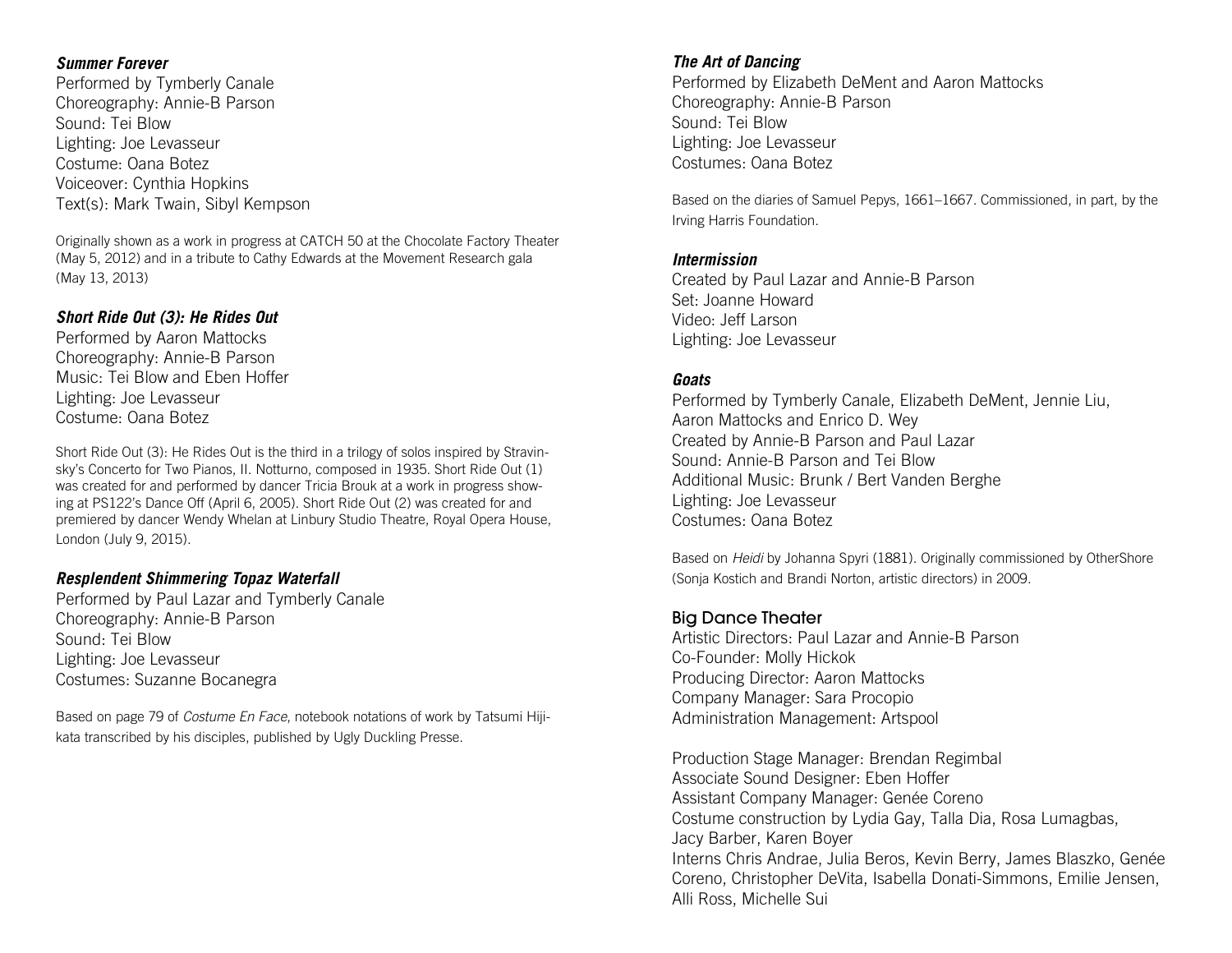**Special thanks** to Anne Delaney, Martha Sherman, Olivia Merchant, Sonja Kostich, Brandi Norton, Jennifer Tipton, Page Simon, Bert Vanden Berghe, Tricia Brouk, Wendy Whelan, Antonia Franceschi, Stanford Makishi, Eleanor Wallace and the Baryshnikov Arts Center, Tim Griffin, Matthew Lyons, Zach Tinkelman, Brittany Spencer, and the Kitchen staff and crew, Craig Peterson, Yelena Gluzman, Adrienne Willis, Ruth Moe, Jason Wells, Dena Douglass, and the ADI staff and crew, David R. White, Mike van Sleen, and Paula Court. Thanks to Molly Hickok for everything.

Founded in 1991, **Big Dance Theater** is known for its inspired use of dance, music, text and visual design. The company often works with wildly incongruent source material, weaving and braiding disparate strands into multi-dimensional performance. Led by Co-Artistic Directors Annie-B Parson and Paul Lazar, Big Dance has delved into the literary work of such authors as Twain, Tanizaki, Wellman, Euripides and Flaubert, and dance is used as both frame and metaphor to theatricalize these writings. For 25 years, Big Dance Theater has worked to create over 20 dance/theater works, generating each piece over months of collaboration with its associate artists, a longstanding, ever-evolving group of actors, dancers, composers and designers. Big Dance Theater received New York Dance and Performance "Bessie" Awards in 2002 and 2010; the company was awarded an OBIE in 2000 and BDT company members have received 5 other "Bessie" Awards and an OBIE award for their work with Big Dance. In 2007 the company received the first-ever Jacob's Pillow Dance Award. Big Dance Theater has been presented around the world including France, Italy, Belgium, The Netherlands, Brazil and Germany and in the USA in venues including: Brooklyn Academy of Music, Dance Theater Workshop, The Kitchen, City Center Fall for Dance, The Performing Garage, New York Live Arts, The Chocolate Factory, Classic Stage Company, Japan Society, Jacob's Pillow Dance Festival, The Museum of Contemporary Art (Chicago), Walker Art Center, Yerba Buena, On the Boards, UCLA Live, and The Spoleto Festival. Most recent commissions have been from Les Subsistances, Lyon; Chaillot/National Theater, Paris; The Brooklyn Academy of Music and The Walker Art Center. The company's artistic directors will be honored at the PS 122 Gala in April 2016.

www.bigdancetheater.org @BigDanceTheater (Facebook, Instagram, Twitter)

# **Big Dance Collaborators, 1991–2016**

Jess Barbagallo, Tei Blow, Suzanne Bocanegra, Oana Botez, Glenn Branca, Josh Broder, Tricia Brouk, Tymberly Canale, Umit Celebi, Heather Christian, Michael Counts, Tim Cummings, Stacy Dawson Stearns, Elizabeth DeMent, Andrea Dohar, Eric Dyer, Richard Einhorn, Nancy Ellis, Peter Flaherty, Chris Giarmo, John Haskell, Molly Hickok, Josh Higgason, Andrew Hill, Renata Hinrichs, Barbara Hogue, Jake Hooker, Cynthia Hopkins, Joanne Howard, Len Jenkin, Kate Johnson, Wayne Kasserman, Takeshi Kata, Sibyl Kempson, Will Knapp, David Lang, Sky Lanigan, Jeff Larson, Paul Lazar, Joe Levasseur, Leroy Logan, Aaron Mattocks, Jennie MaryTai Liu, Emily McDonnell, Ryutaro Mishima, Jamie McElhinney, David Moodey, Laura Mroczkowksi, David Neumann, Didi O'Connell, Brendan Regimbal, Aaron Rosenblum, Kourtney Rutherford, Jay Ryan, Jennifer Sewall, Jane Shaw, Keith Skretch, Pete Simpson, Josh Stark, Claudia Stephens, Allyson Taylor, Jennifer Tipton, Edisa Weeks, Chris Wendelken, Rebecca Wisocky, Kim Whitener, Neal Wilkinson, Seth Williamson, Estelle Woodward Arnal, Jonathan Woodward, John Wyszniewski

# **Big Dance Theater Production History, 1991–2016**

Sacrifice (1991) *Bremen Freedom* (1993) *The Gag* (1993) *Lucifer Kicking All Night Long* (1994) *City of Brides* (1995) *Hula Girl* (1995) *Don Juan Returns from the War* (1996) *The Gas Heart* (1997) *Girl Gone* (1998) *A Simple Heart* (1997/1999) *Another Telepathic Thing* (2000) *Shunkin* (2001) *Antigone* (2002) *Plan B* (2004) *The Other Here* (2007) *Comme Toujours Here I Stand* (2009) *Supernatural Wife* (2011) *Ich, Kürbisgeist* (2012) *Man in a Case* (2013) *Alan Smithee Directed This Play: Triple Feature* (2014) *Short Form* (2015) *This Page Left Intentionally Blank* (2016)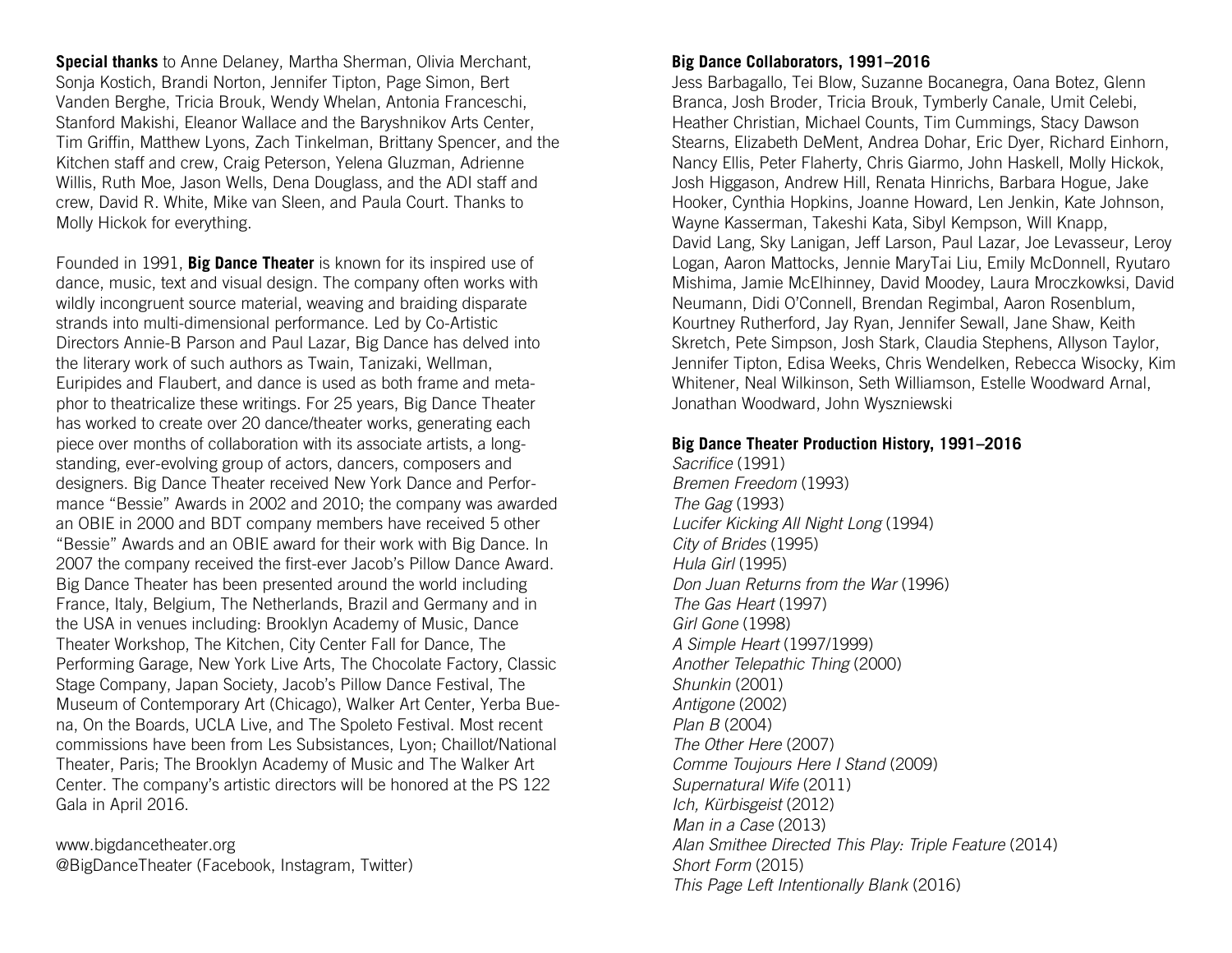# BIOS

**Annie-B Parson** (Choreographer and Co-Director) co-founded Big Dance Theater in 1991. She has choreographed and co-created over 20 works for the company, ranging from pure dance pieces, to adaptations of found text, plays, and literature, to original works combining wildly disparate materials. Her work with Big Dance has been commissioned by Les Subsistance in Lyon, the Brooklyn Academy of Music, The National Theater of Paris/Chaillot, The Japan Society, The Walker Art Center, and many others, and has performed in scores of venues, most recently at Tanz Im August in Berlin.

Outside of Big Dance, Ms. Parson has created choreography for operas, pop stars, television, movies, theater, ballet and symphonies. Parson choreographed David Byrne's musical *HERE LIES LOVE* at both the Public Theater and The National Theater in London; David Byrne's 2012 world tour with St. Vincent and a marching band; and for Byrne's 2008 Brian Eno world tour. She also created the choreography for St. Vincent's 2014 world tour, as well as her show with the Dallas Symphony Orchestra and Jimmy Fallon. Parson currently has a work in rep at The Martha Graham Dance Company and for Wendy Whelan commissioned by the Royal Ballet. Her dances are featured in the film *Ride, Roar, Rise* about David Byrne, among others. Her work for theater, opera and film includes the recent Meryl Streep/Jonathan Demme movie *Ricki and the Flash*, for Nico Muhly's opera *Dark Sisters*, and such plays as Lucas Hnath's Walt Disney at Soho Rep, Sarah Ruhl's *Orlando, Futurity* at ART, as well as the string quartet ETHEL. Most recently she choreographed David Bowie/Ivo Van Hove's new work *Lazarus*. Her awards include the Doris Duke Performing Artist Award (2014), an Olivier Award nomination in choreography (2015), Foundation for Contemporary Arts Grants to Artists Award (2014), USA Artists Grant in theater (2012), Guggenheim Fellowship in Choreography (2007), two BESSIE awards (2010, 2002), and three NYFA Choreography Fellowships (2013, 2006 and 2000). BDT received an OBIE (2000) and the first Jacob's Pillow Dance Award (2007). Parson has been nominated for the CalArts/Alpert Award seven times and has received three Lucille Lortel nominations (2014, 2012, 2011). She was a YCC choreographer at The American Dance Festival.

Since 1993 Parson has been an instructor of choreography at New York University's Experimental Theater Wing. She was featured in *BOMB* magazine, and has written articles for *Ballet Review*, *Movement Research Journal*, and drawing for *The Brooklyn Rail*, as

well as a piece for Dance USA on the state of dance/theater in the U.S. As an artist curator, she has curated shows including: Merce Cunningham's memorial *We Give Ourselves Away at Every Moment*, *Dancer Crush* at NYLA and *Sourcing Stravinsky* at DTW. Parson tours a lecture on abstraction called *The Virtuosity of Structure* to universities and for audience development. Her recent book, *Dance by Letter*, is published by 53rd State Press.

**Paul Lazar** (Co-Director and Performer) is a founding member and coartistic director, along with Annie-B Parson, of Big Dance Theater. He has co-directed and acted in works for Big Dance since 1991, including commissions from the Brooklyn Academy of Music, The Walker Art Center, Dance Theater Workshop, Classic Stage Company and Japan Society. He recently directed the comedy *Elephant Room* at St. Anne's Warehouse for the company Rainpan 43. In the Spring of 2011 he directed Young Jean Lee's Obie Award winning, *We're Gonna Die*. He directed a new version of *We're Gonna Die* in 2015, featuring David Byrne, at the Meltdown Festival in London. Paul is an Associate Member of The Wooster Group, acting in *Brace Up!*, *Emperor Jones*, *North Atlantic* and *The Hairy Ape*. Other stage acting credits include *Tamburlaine* at Theatre For A New Audience, Young Jean Lee's *Lear*, *The Three Sisters* at Classic Stage Company, Richard Maxwell's *Cowboys and Indians* at Soho Rep, *Richard III* at Classic Stage Company, *Svejk* at Theatre for a New Audience, Irene Fornes' *Mud* at the Signature Theater, and Mac Wellman's *1965 UU*. He has acted in over 30 feature films, including *The Host*, *Mickey Blue Eyes*, *Silence of the Lambs*, *Beloved*, *Lorenzo's Oil*, *Philadelphia*, *The Host* and *Snowpiercer*. He currently teaches at Yale University and New York University.

**Tymberly Canale** (Performer) has been a collaborator and performer with New York City based Big Dance Theater for the past 20 years (since 1995) and received a 2010 New York Dance and Performance Award (Bessie) along with the company. She performed with Mikhail Baryshnikov in *Man in a Case* in an extensive 2013/2014 United States tour. Recent choreographic credits include *I HATE F\*\*\* MEXICANS*, written by Luis Enrique Gutierrez Ortiz Monasterio and directed by Danya Taymor and the NYU MainStage Production of Salome under the direction of Kevin Kuhlke. Canale was the Assistant Choreographer in the off-Broadway Theater for a New Audience production of John Ford's *The Broken Heart*. Canale is originally from Pittsburgh, PA and The Kitchen is her favorite place in the world to perform and to see work.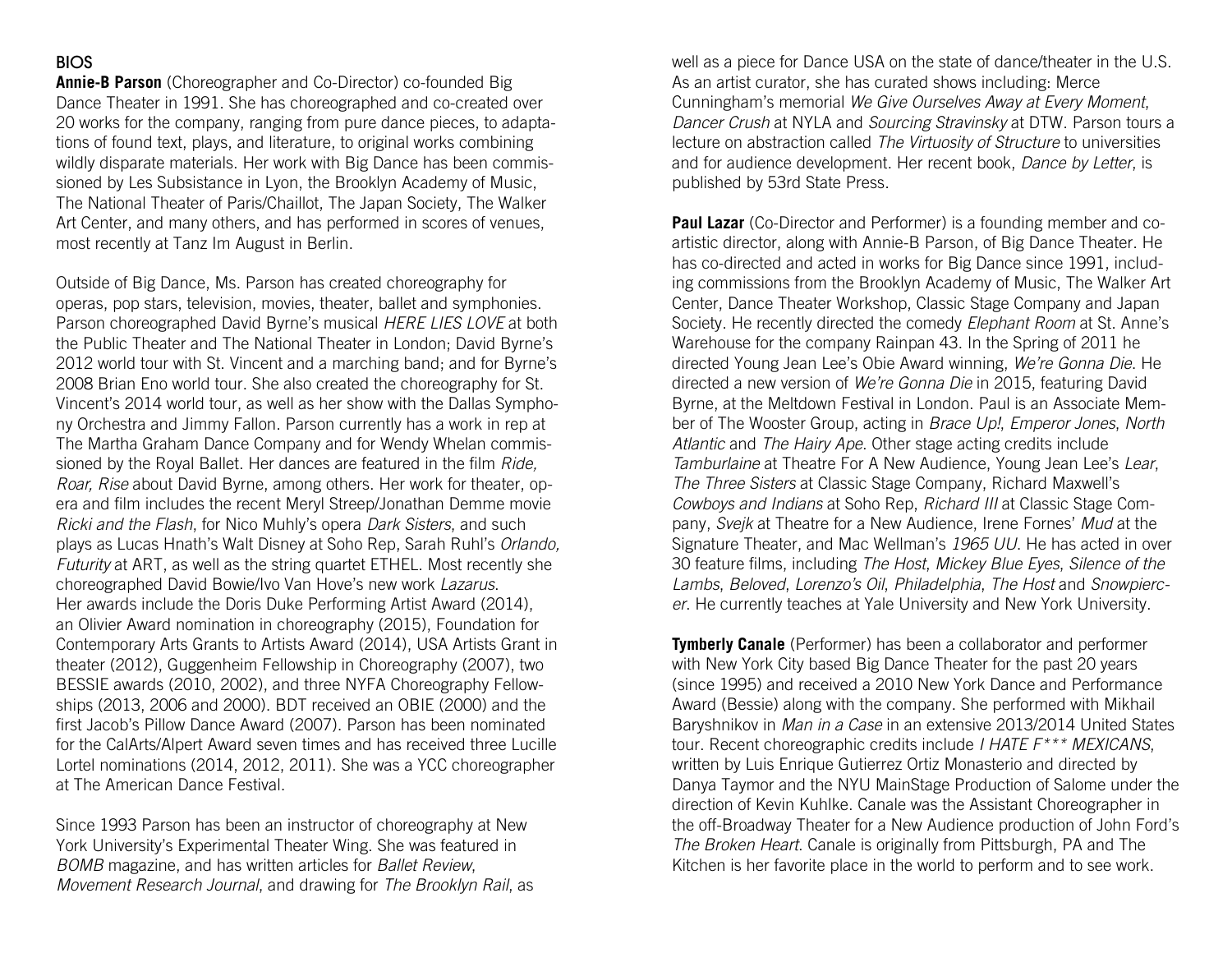**Elizabeth DeMent** (Performer) is from Ukiah, CA. She began her training with Mary Knight at Mendocino Ballet, continuing at the Marin Ballet School, Oakland Ballet and Riverside Ballet. She received her BFA from The Juilliard School. Elizabeth has had the pleasure of dancing with the Liz Gerring Dance Company, OtherShore, Stephen Petronio, Jodi Melnick, Dance Hegginbotham, Patrick Corbin Dance, the Metropolitan Opera Ballet, and Peridance Ensemble. Theater credits include Half Straddle's *House of Dance* directed by Tina Satter, Christina Masciotti's *Social Security*, directed by Paul Lazar and Jess Barbagallo's *Good Year for Hunters*. She has also choreographed for Half Straddle, most recently for *Ancient Lives*. Elizabeth has been associate choreographer to Annie-B Parson and Susan Stroman. Recent projects as associate with Annie-B include *Here Lies Love*, the *Love This Giant* world tour with David Byrne and St. Vincent, and St. Vincent's *Digital Witness* tour, both performing and assisting.

**Jennie Liu** (Performer) is a Los Angeles-based artist whose work has been presented at venues including the Bushwick Starr, the Live Arts Exchange festival, Dance Theater Workshop, Prelude Festival, HERE Arts Center, and Incubator Arts Center. She has been a resident artist at the Bogliasco Foundation, Yaddo Arts Colony, Djerassi Resident Artist Program, EMPAC, and the Brooklyn Arts Exchange, and received grants from MAP Fund, the Jerome Foundation and Center for Cultural Innovation. With Karinne Keithley Syers she is co-directing and in post-production on *Front Door Blue Sky*, a documentary feature about the transformative power of dance making at The Wooden Floor, an after-school program for underserved young people in Santa Ana. Liu received her BFA at the Experimental Theater Wing at New York University, and her MFA in Dance at Hollins University/American Dance Festival. She is so glad to be working again with Big Dance Theater, whom she first performed with in 2004. She has also collaborated with Faye Driscoll Dance Group, Witness Relocation Company, Cathy Weis Projects, Poor Dog Group, and Adam Linder. www.grandladydancehouse.com

**Aaron Mattocks** (Performer and Producing Director), "one of the finest young actor-dancers in New York" (*New York Times*), is a Pennsylvania native, Sarah Lawrence College alumnus, and 2013 New York Dance and Performance (Bessie) Award nominee for Outstanding Performer. He has worked with Annie-B Parson and Paul Lazar/Big Dance Theater since 2009 [*Goats* (OtherShore); *Supernatural Wife* (BAM Next Wave

2011); *Comme Toujours Here I Stand* (NYLA revival); *Man in a Case* with Mikhail Baryshnikov (Hartford Stage/national tour); *Alan Smithee Directed This Play* (BAM Next Wave 2014)] and has created roles in premieres by Ursula Eagly, Doug Elkins, David Gordon, John Heginbotham, Jodi Melnick, Stephen Petronio, Phantom Limb, Steven Reker, Christopher Williams, and Kathy Westwater. He has appeared as a guest artist with Yoshiko Chuma, Faye Driscoll, John Kelly, Dean Moss, David Parker, Karen Sherman, and the Bessie Award winning production *Then She Fell*. He is the associate choreographer for Jonathan Demme's recent film *Ricki and the Flash*, starring Meryl Streep, Kevin Kline and Audra McDonald (TriStar, August 2015), and recently assisted Ms. Parson on the creation of a new solo for ballerina Wendy Whelan. Formerly the company and general manager for the Mark Morris Dance Group (2002–2010), he currently produces the work of Big Dance Theater, Beth Gill, Steven Reker, and Pam Tanowitz. www.aaronmattocks.com

**Enrico D. Wey** (Performer) is honoured to receive an invitation to join Big Dance Theater in celebrating 25 years. He is a member of Handspring Puppet Company from South Africa, performing internationally with William Kentridge's *Il Ritourno d'Ulisse, Tall Horse* (BAM Next Wave 2005) and originating the lead role of "Joey" in the multiple Tony Award-winning production, *War Horse*. He continued on to serve as the Resident Puppetry Director for its German language production in Berlin. On stage, he has had the pleasure of working with Little Lord, Milka Djordjevich, Yvonne Meier, Trajal Harrell, and with Ishmael Houston-Jones, Chris Cochrane, Dennis Cooper in the Bessie-award winning remount of *THEM*. On screen, in the acclaimed web series *The Outs*, and in Zac Farley/Dennis Cooper's feature film, *Like Cattle Towards Glow*. Mentioned in the *New YorkTimes* as "an extraordinary mover, the kind with whom the bizarre becomes haunting and even beautiful," Enrico is the recipient of a 2010 Fresh Tracks Residency (DTW) and a 2013 Extended Life Dance Residency (LMCC). His more recent personal work has been shown at the 2014 River to River Festival (*where we are right now*) and Abrons Art Center in March 2015 (*this useless*  tool, this folded flower). Currently Enrico is working on new solo material to start off Danspace Project's Spring 2016 Season and is writing an interactive children's book with Joby Earle. Based somewhere between NYC and Berlin for the time being, he is happy to be at the BDT party, as a rookie, tonight, and in life in general. enricowey.com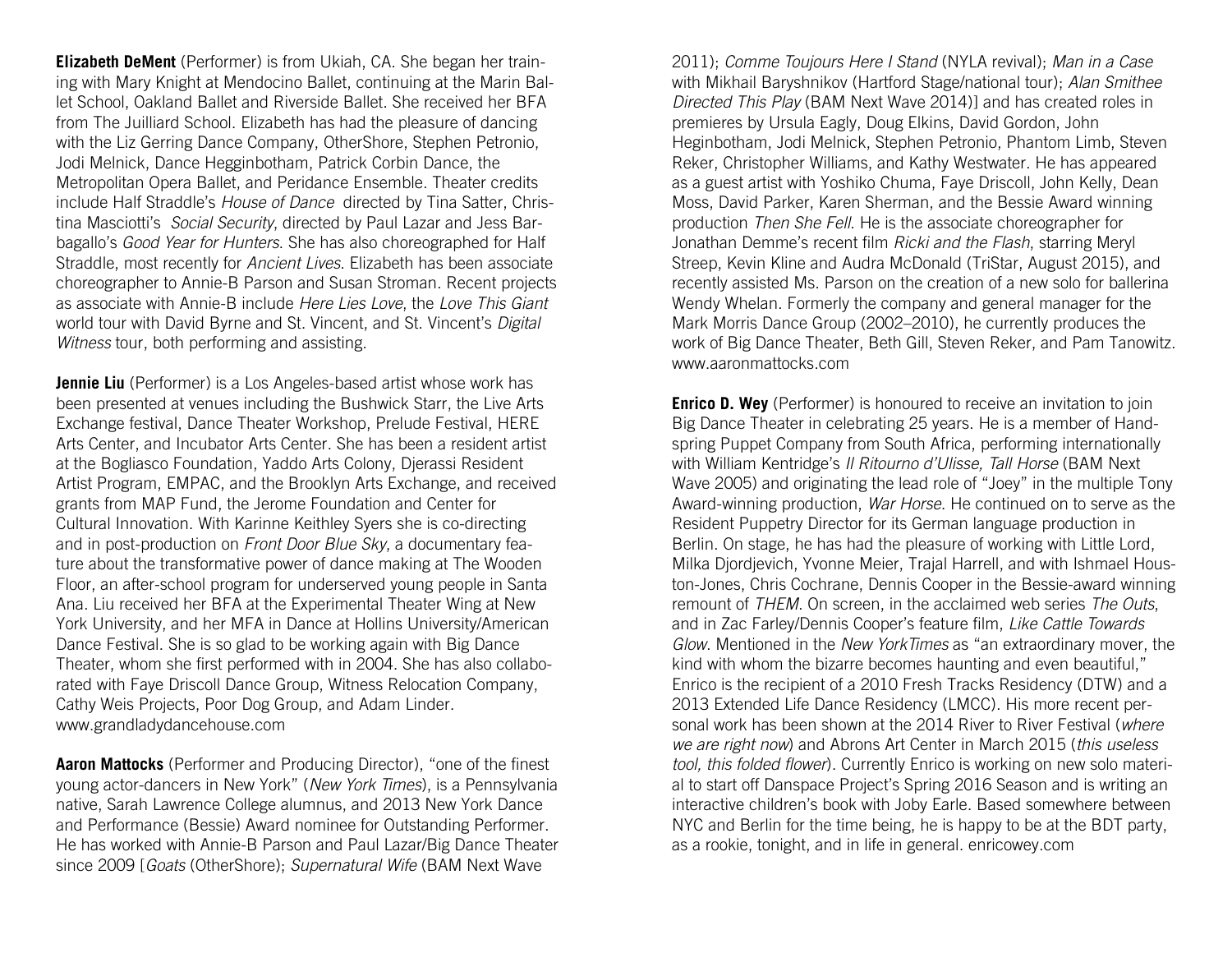**Tei Blow** (Sound) is a performer and media designer based in Brooklyn, NY. Born in Japan and raised in the United States, Blow's work incorporates photography, video and sound design with a focus on technological processes and found media artifacts. He has performed and made designs for Big Dance Theater, David Neumann, The Laboratory of Dmitry Krymov, Mikhail Baryshnikov, Jodi Melnick, and Deganit Shemy & Company. He makes music as Frustrator on Enemies List Recordings. His work has been featured at Dance Theater Workshop, Lincoln Center Festival, The Kitchen, The Public Theater, Baryshnikov Arts Center, The Wadsworth Atheneum, and at theaters around the world. Tei received a "Bessie" Award for Outstanding Sound Design for David Neumann / Advanced Beginner Group's *I Understand Everything Better*. www.teiblow.com

**Suzanne Bocanegra** (Costume Design) is a visual artist living and working in New York City. Her most recent work, *Studio Visit*, is a performative studio visit for one person at a time at the American Can Factory, Brooklyn, NY. *Chromatic*, an evening length piece developed and performed with Susan Marshall and Jason Trueting and based on Josef Alber's influential text "Interaction of Color," will premiere at The Kitchen in NYC in June of 2016 as part of ADI/NYC's Incubator series. *Bodycast*, an Artist Lecture by Suzanne Bocanegra starring Frances McDormand, was directed by Paul Lazar and premiered at the Carnegie Museum in Pittsburgh, and it traveled, among other places, to the Hammer Museum, the Henry Art Gallery, and the Next Wave Festival at the BAM. Her piece *When a Priest Marries a Witch, an Artist Lecture by Suzanne Bocanegra Starring Paul Lazar*, premiered at the Museum of Modern Art, NYC in May 2010 and travelled, among other places, to the Wexner Center, the Tang Museum, the Houston Museum of Fine Arts, James Cohan Gallery, and had a run at the Chocolate Factory in Long Island City. A feature length film of *When a Priest Marries a Witch* was completed in 2014. A major show of Bocanegra's work titled *I Write the Songs* opened at the Tang Museum in July 2010 and traveled to SITE Santa Fe in the summer of 2011. A recipient of the Rome Prize, she has received grants from the Pollock- Krasner Foundation, the Tiffany Foundation, the Joan Mitchell Foundation, the National Endowment for the Arts and the New York Foundation for the Arts. She is a 2013 Smithsonian Artist Research Fellow.

**Oana Botez** (Costume Design) is an international set and costume designer of film, theater, opera, and dance. Ms. Botez is a Princess Grace Recipient and NEA/TCG Career Development Program Recipient. Nominated for The Henry Hewes Design Awards, The Barrymore and Drammy Award; and a recipient of both The Barrymore and Drammy Award. New York City's: BAM Next Wave, The David H. Koch Theater/ Lincoln Center, La MaMa, The Kitchen, PS122, HERE Arts Center, The Joyce Theater, BRIC Arts Media, and The Classic Stage Company. Regionally: The Wilma Theater (Philadelphia), Jacob's Pillow Dance Festival, ADI, Hartford Stage Company, Shakespeare Theater (DC), Berkeley Rep, ArtsEmerson (Boston), Broad Stage (Santa Monica, CA), MCA Chicago, ODC (San Francisco). Internationally: Bucharest National Theater (Romania), Arad National Theater (Romania), Bulandra Theater (Bucharest), Théâtre National de Chaillot (Paris), Les Subsistances (Lyon), Peak Performances (Montclair), Budapest National Theater, Cluj Hungarian National Theater (Romania), Bucharest Operetta Theater (Romania), The Walker Art Center, International Festival of Contemporary Theater (Adana, Turkey), Le Quartz (Brest, France), La Filature (Mulhousse, France), Exit Festival / Maison des Arts Creteil (Paris, France). Ms. Botez is a graduate of Bucharest Art Academy (Romania) and received an MFA in Design from NYU/Tisch School of the Arts. Ms. Botez had been teaching costume design at Colgate College, Brooklyn College, and MIT.

**Joanne Howard** (Set Design) has been designing sets for Big Dance Theater since 1992. In addition to set design, Howard works in a variety of media including sculpture, works on paper, ceramics and video. She has received a Bessie award for her collaboration with BDT for *Comme Toujours Here I Stand* and is a New York Foundation for the Arts Fellowship recipient for Architecture/Environmental Structures. Howard has exhibited in New York, Chicago and Los Angeles.

**Jeff Larson** (Video) has collaborated with Big Dance Theater for many years, designing video for *Alan Smithee Directed this Play: Triple Feature*, *Man in a Case*, *Supernatural Wif*e and the Bessie award-winning *Comme Toujours, Here I Stand*. With Andrew Dinwiddie and Caleb Hammons, Jeff co-curates the itinerant, Obie award-winning performance series *CATCH*, which has its next installment on January 23 at The Invisible Dog. Jeff is an adjunct faculty member of the Graduate Design Department for Stage and Film at New York University's Tisch School of the Arts and has been a visiting professor at NYU's Experimental Theater Wing and at Bennington College.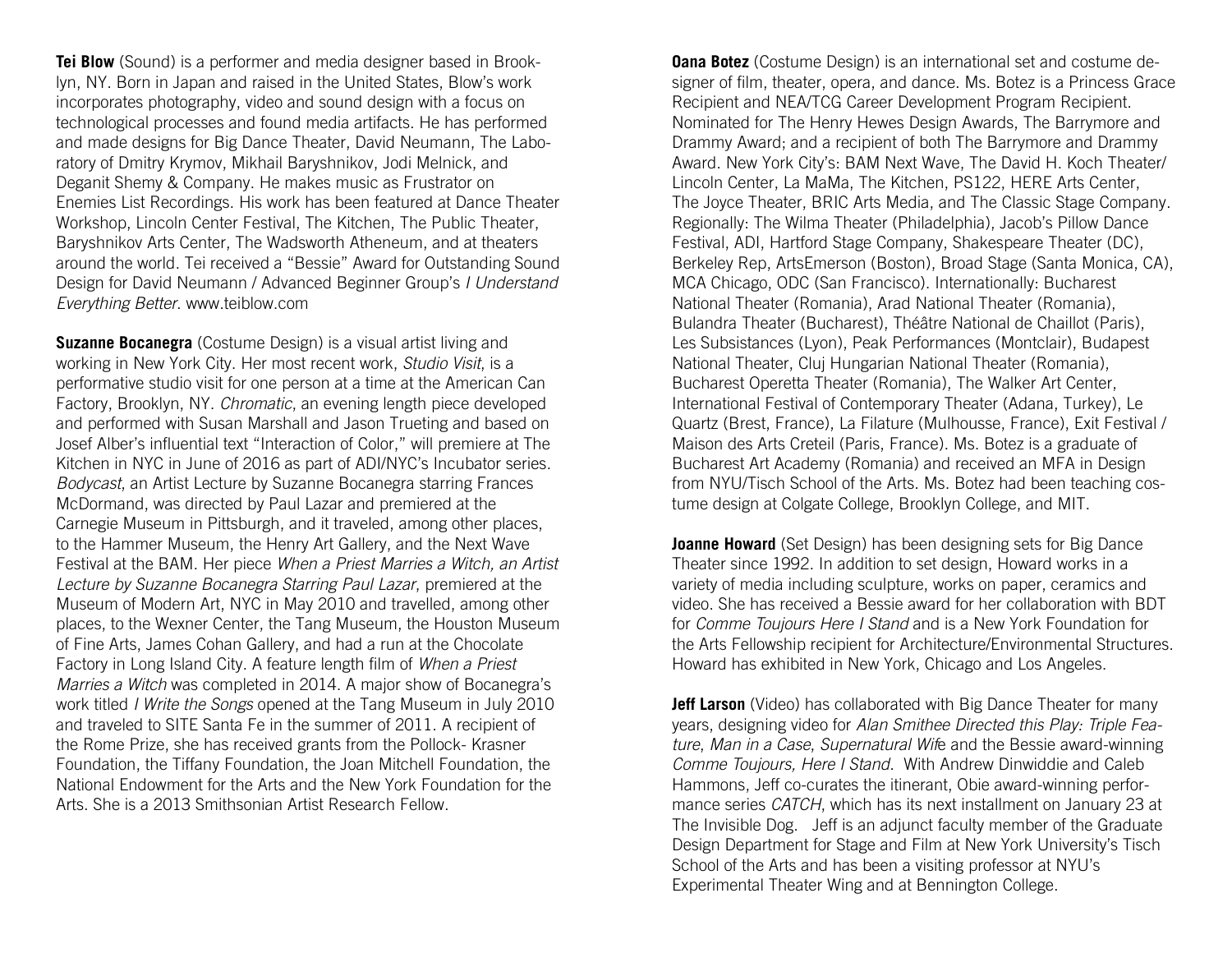**Joe Levasseur** (Lighting Design) has collaborated with many dance and performance artists including: Big Dance Theater, Jennifer Monson, John Jasperse, Sarah Michelson, Neil Greenberg, David Dorfman, Jodi Melnick, RoseAnne Spradlin, Brian Brooks, Ishmael Houston-Jones, and Amanda Loulaki. His lighting design work as been seen throughout the United States, Europe and South America, and has received two Bessie awards. In 2009, his *Drop Clock* installation was featured in the lobby of Dance Theater Workshop (New York Live Arts). In 2010 he showed a collection of original paintings at Performance Space 122, and in 2013 was commissioned to paint an original mural for AUNTS. Ongoing projects include lighting work for Chris Schlichting, Wendy Whelan, Big Dance Theater, and his longest-running collaborative partner Pavel Zustiak/Palissimo. www.joelevasseur.com

**Brendan Regimbal** (Production Manager) is a New York theater artist who has been working in the city since 2004. He worked as Richard Foreman's Production/Stage manager and Assistant Director from 2006–2010. He is one of the founding members of the Incubator Arts Project where he served as one of the curators until it closed in 2014. He has collaborated with several downtown theater companies and artists including, Big Dance Theater, The Builder's Association, Suzanne Bocanegra, Young Jean Lee's Theater Company, Object Collection, New York City Players, Elevator Repair Service, RadioHole, Foxy Films, Title:Point Productions, 31 Down Radio Theater, The Paper Industry, and Sponsored By Nobody.

# Winter 2016, continued

### Liz Santoro and Pierre Godard *For Claude Shannon* February 18-20. 8pm. \$15.

In search of another relay [1] between text and movement, *For Claude Shannon* uses grammatical dependencies between words in a statement [2] from computer science pioneer Claude Elwood Shannon to recover a linguistic structure that, in turn, generates inexhaustible possibilities for choreographic sequences. Twenty-four discreet movement "atoms" for arms and legs serve as a movement lexicon from which a fixed number of inputs is randomly chosen each time the piece is performed. For each performance, dancers must assemble and learn one particular choreographic outcome among the billions possible that cannot be rehearsed. They rely on the intimacy they have acquired with the fixed linguistic structure of the text and the intimacy they have acquired with one another. Engaging the resources of both their working and longterm memory, uncovering to the audience the pronouncement of the unknown, concealing the predicaments of entropy, they relentlessly switch circuits. Organized by Matthew Lyons as part of "From Minimalism into Algorithm."

### The Glenn Branca Ensemble *The Third Ascension* February 23 at 7pm and 9pm, February 24 at 8pm. \$25.

Glenn Branca conducts *The Third Ascension*, a new world premiere for guitar, bass, and drums with Reg Bloor, Arad Evans, and Owen Weaver. This piece is the latest development of Branca's influential 1981 work *The Ascension*, in which he experiments with resonances generated by alternate tunings for multiple electric guitars.

### Andrew Ondrejcak *ELIJAH GREEN* March 10-19. 8pm. \$20.

Andrew Ondrejcak continues work on an adaptation of influential Swedish playwright August Strindberg's *A Dream Play*. The play presents the scenario of a divine visitation into the contemporary tedium of the everyday human. Despite unremarkable existences, the characters' stories layer and culminate in a portrait of the interconnectivity of all humans, with each individual both the center of the world and part of something they cannot comprehend.

### DD Dorvillier

### *Extra Shapes*

### March 25-26, 8pm; March 26, 5pm; March 28-29, 8pm. \$15.

*Extra Shapes* is a performance for lunging figures, a musical concert for loudspeakers, and a light show. Created by DD Dorvillier, in collaboration with composer Sébastien Roux and lighting designer Thomas Dunn, *Extra Shapes* occupies a rectangular space divided into three horizontal bands, featuring sound in the front, light in the middle, and dance in the back. Picture a slice of Neapolitan ice cream with its three separate bands—strawberry (sound), vanilla (light), chocolate (movement)—then rotate the plate to view each of its sides. In Extra Shapes, the idea is to present the three mediums simultaneously but separately, and to propose a new way of experiencing and thinking about abstraction in a live situation. Organized by Matthew Lyons as part of "From Minimalism into Algorithm."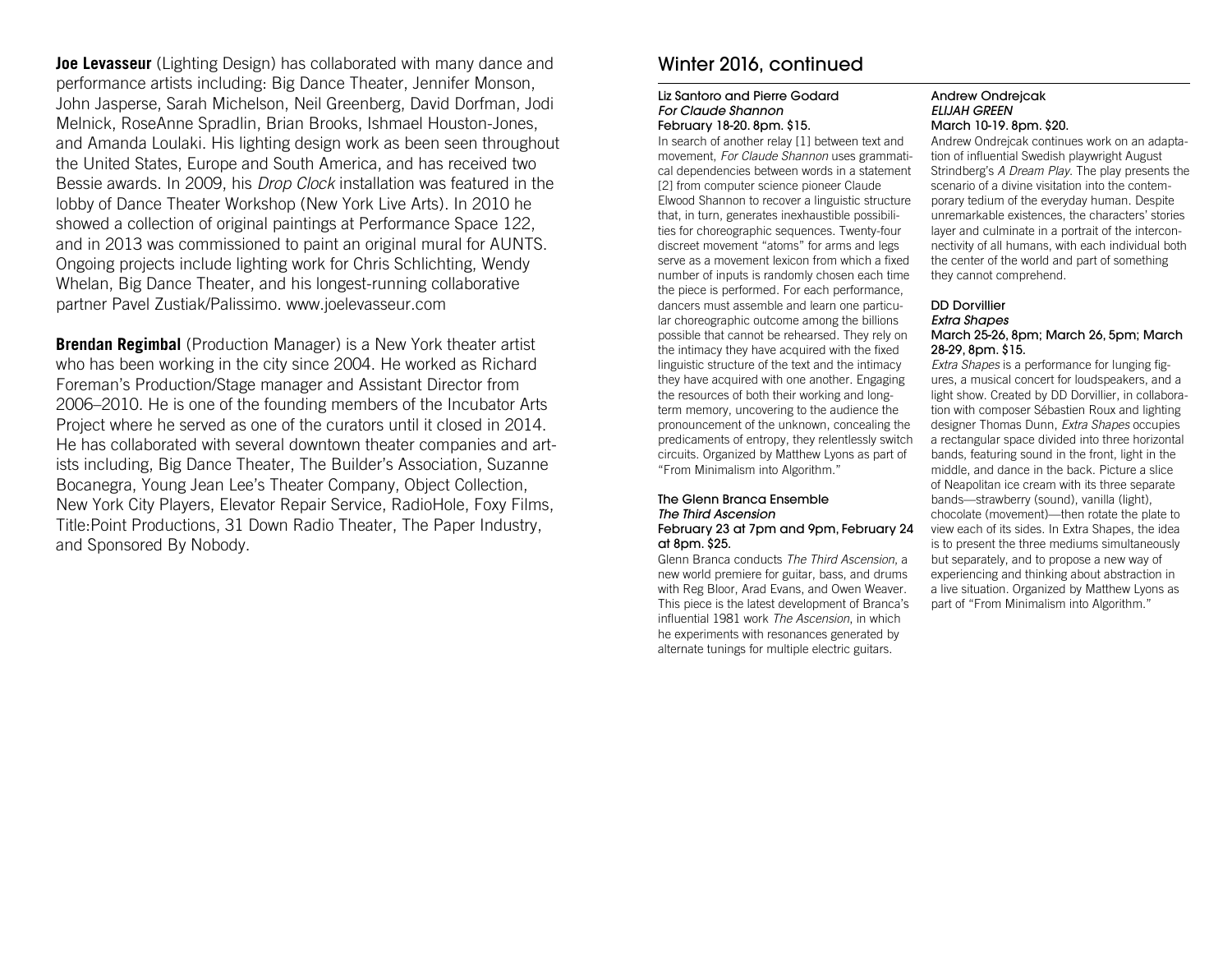The Kitchen gratefully acknowledges the following Individuals, Foundations, Corporations, and Government Agencies for their support as of October 2015

### $$50.000+$

Howard Gilman Foundation Lambent Foundation Fund of Tides Foundation New York City Department of Cultural Affairs in partnership with the City Council New York State Council on the Arts with the support of Governor Andrew Cuomo and the New York State Legislature Sukey Cáceres Novogratz & Mike Novogratz Robert Soros The Andy Warhol Foundation for the Visual Arts

### $$25.000+$

Melanie Shorin & Greg S. Feldman Charlotte Feng Ford Greene Naftali Wade Guyton IAC Jerome Foundation Cristina Enriquez-Bocobo & Michael Kantrow Mia Jung & Scott M. Lawin The MAP Fund, a program of Creative Capital, supported by the Doris Duke Charitable Foundation and the Andrew W. Mellon Foundation Mertz Gilmore Foundation New England Foundation for the Arts' National Theater Project Orentreich Family Foundation Melissa Schiff Soros Mila & Tom Tuttle Sofia & James von Moltke

### \$15,000+

Marla Mayer & Chris Ahearn Cultural Services of the French Embassy in the United States Metro Pictures National Endowment for the Arts New York Community Trust, Overbrook Family Advised Fund of Julie Graham

### Oliver Newton

The James E. Robison Foundation May and Samuel Rudin Family Foundation

### \$10,000+

Alvarez & Marsal Holdings, LLC Jody & John Arnhold Kyra Tirana Barry & Dave Barry Mina Jung & Sungmin Choi Douglas Hand / Hand Baldachin and Amburgey LLP New England Foundation for the Arts' National Dance Project Elizabeth Valleau & Benjamin Palmer Paul, Weiss, Rifkin, Wharton & Garrison LLP The Fan Fox and Leslie R. Samuels Foundation Cynthia & Stuart Smith Tanya Traykovski & Carlo Bronzini Vender David Zwirner, New York/London

# \$5,000+

303 Gallery Elisabeth & Matthew Baird Eileen & Michael Cohen Paula Cooper Gallery The Aaron Copland Fund for Music Joseph and Joan Cullman Foundation for the Arts Martin and Rebecca Eisenberg **Foundation** Marian Goodman Gallery Hauser & Wirth Laurie Lim & Tom Laurie Margaret & Daniel Loeb / Third Point Foundation Morgan Stanley New Music USA Richard Prince The Jerome Robbins Foundation Nelson Seo Reena Spaulings Fine Art The Swiss Arts Council Pro Helvetia Illya Szilak & Chris Vroom Thea Westreich & Ethan Wagner Suzy Coue-Wilson & Edward Wilson

### The Kitchen gratefully acknowledges the following Individuals, Foundations, Corporations, and Government Agencies for their support as of October 2015

### $$2.500+$

The Amphion Foundation, Inc. Axe-Houghton Foundation Blessing Way Foundation Marianne Boesky Gallery James Cohan Gallery The Cowles Charitable Trust Marco Frignati The Harkness Foundation for Dance Hermine & David B. Heller Hannah Hoffman Gallery Dan Klores Communications, LLC Barbara Sukowa & Robert Longo Robert Molnar Garland Hunter & Matthew Ritchie Andrew Ong & George Robertson Andrea Rosen Gallery Tanya Selvaratnam Jennifer & Jonathan Allan Soros Sotheby's Jeremy E. Steinke Virginia Davies & Willard B. Taylor Christen & Derek Wilson Laura & William Lie Zeckendorf

### \$1,000+

Augusto Arbizo / 11R Joanne Leonhardt Cassulo / The Dorothea L. Leonhardt Foundation, Inc. Eleanor Cayre Judith L. Church Contemporary Art Partners Katie Cusack Melissa & Frederic Dassori Polly Motley & Molly Davies Debevoise & Plimpton LLP Beth Rudin DeWoody Nina del Rio / Sotheby's Matthew Doull Marci Field Susan & Arthur Fleischer, Jr. Foundation for Contemporary Arts Bradley H. and Yfat Reiss Gendell Galerie Gisela Capitain Galerie Eva Presenhuber Robert Gober Agnes Gund Kathy Halbreich Jack Hanley Van Hanos Hilary & Peter Hatch Marieluise Hessel

Dara Hirsch & Jared Hiller Lisa Ivorian-Jones JPMorgan Chase Foundation JPMorgan Private Bank Paul Judelson The Charles Kaplan Fund of the Mayer and Morris Kaplan Family Foundation Dana Kirchman Sarah & Rocky Kurita Louise Lawler Miyoung Lee Rachel & Jean-Pierre Lehmann Michael Leifer Mary Pfeiffer Lentz David Lewis Gallery Dorothy Lichtenstein Alexander Logsdail / Lisson Gallery Sara Lopergolo Luhring Augustine Carmine Boccuzzi & Bernard Lumpkin Anna Verdi & John MacIntosh Grace R. and Allen D. Marcus Foundation Eileen Guilfoyle & David Moody New York Magazine Taylor Olson Deborah Paul Friedrich Petzel Tara Averill & Jeffrey Rabhan Marie & William Samuels Rhonda Sassoon Kerri Scharlin Catherine Grant & David Schieldrop Toan Huynh & Jonathan Schorr Cindy Sherman Annaliese Soros Ann Spence Cordell Spencer Alexandra Ackerman & David Stern Cynthia Temple / HSBC Private Bank, a division of HSBC Bank USA, N.A. Laurie M. Tisch Illumination Fund Sam Tsao Warby Parker Jenette Kahn & Al Williams Ann Goldstein & Christopher Williams Howard Wolfson Debra Singer & James Worthington YOOX Corporation

### \$500+

Andrew Black Dike Blair Tanya Bonakdar Gallery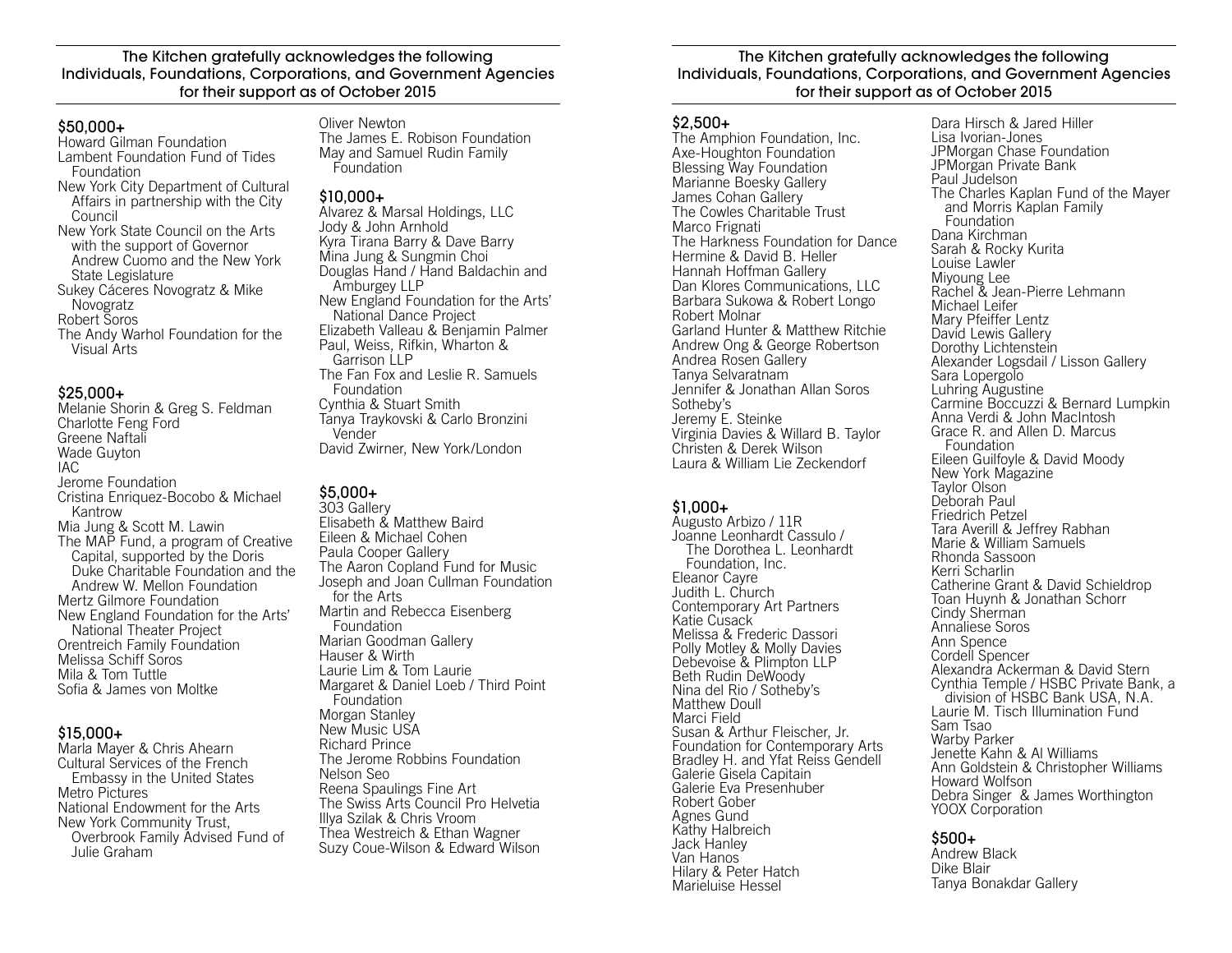### The Kitchen gratefully acknowledges the following Individuals, Foundations, Corporations, and Government Agencies for their support as of October 2015

Christine Burgin Nicole Cosgrove Andrew Clark Abbey Dubin Dana Feller Sandy Tait & Hal Foster Alexander Gorlin Lisa Gray David Hariton Sheila & Isaac Heimbinder Laura Hoffman Mimi Johnson Anton Kern Gallery Philae Knight Chiswell Langhorne Raymond Learsy Renee Leibler Kate Levy Barbara J. London Maryanne & Raymond T. Lyons Virginia Millhiser Maureen Paley Marina Rosenfeld Eran Rosenthal Lisa Roumell & Mark Rosenthal Allison Rubler Cecile Barendsma & Tracey Ryans John Silva Michele Snyder Andre Mellone & Andre Viana Kelley Walker Alice & Lawrence Weiner Jeff Weiss Kate Werble Begum Yasar / Dominique Lévy Gallery

### \$250+

Kim & Garth Appelt Betsy Barbanell Deirdre Barry Al Gillio & Paul Bernstein Dike Blair Kimberley Blowers Robert Blumenthal David Brickman Gavin Brown's enterprise Justin Burruto MT Carney Dillon Cohen William F. Dawson, Jr. JK Brown & Eric Diefenbach Justine Durrett Sima Familant Melissa Feldman Jeanmarie & William Fenrich Alina Fisch The Foundation, To-Life, Inc. Sara Friedlander Joshua Friedman Tirzah D. Schwarz & Charles Goldblum Geoffrey Gund Malcolm Hearn Phillip Hersh Ken Hirsh Charles Jigarijan Rhiannon Kubicka Knight Landesman / Artforum International Adam Max Greg Miller Heike Moras Barbara & Howard Morse Guna & Bob Mundheim Alf Naman Edward Olanow Katie Rashid Michelle Ross Anastasiya Siroochenko William Stasinlatis Robert Stilin Margaret & Reinaldo Sundell Bryan Weiss Christine Zehner

### \$100+

Ruthie Abel Vera Alemani Thomas Alexander Lucas Baumgartner Marie Becker Elizabeth Bialek Blue Medium Jo Bonney & Eric Bogosian Anney Bonney Franklin Boyd Maureen Bray Greg Bresnitz Julia Bryan-Wilson George R. Carr Sophie Cavoulacos Alba & Francesco Clemente Mary Cogger

### The Kitchen gratefully acknowledges the following Individuals, Foundations, Corporations, and Government Agencies for their support as of October 2015

Graham Connell Moyra Davey Renee Delosh Danielle Dimston Samantha Gilbert & Edward Dolman Max Eisenberg Khashy Eyn Robert Flynt Celeste Ford Jonathan Foster Julia Fowler Saskia Friedrich Galerie Perrotin Sarah Giardina Gabrielle Giattino David Gilbert Alexander Glauber Francis J. Greenburger Mary Griffin Cathy Bowman & David Grubbs Jane Hait Carmen Hammons Theodore Henigson Dustin Hollensteiner Jonathan Jacobson David L. Joselit Casey Kaplan Hana Kassem Jaclyn Katz Nunally Kersh Brian Kish Andrew Kreps Thomas Kriegsmann Allegra Laviola William Leavitt Okkyung Lee Les Leveque Kristen Lorello Robert Manley Jessica Massart Patrick Meagher Richard Milazzo Jason Moran Jessica Morgan

Philip Munger Isabel Novo Tere O'Connor Andrew Ondrejcak Jon Otis Annie-B Parson Linda Pellegrini Brinton Taylor Parson Lynn Passy Alessandra Pereira Natasa Plecas Mathew Pokoik Andrew Prinz Ranieri Sculpture Casting, Inc. Daniel Reifer Susan Reynolds Nancy Roeder Mark Roppel David Satkowski Scott Savaiano Nicole Schloss Valerie Schweitzer Cole Shapiro Joyce Siegel Hallie Sirota Mic Smith Henry Stahl Haim Steinbach Sydney Stutterheim Sarah Van Doren Vendini , inc. Lawrence Vitale Jennifer Vorbach Barry Hoggard & James Wagner David Fanger & Martin Wechsler James Welling Natalie S. Winheim Lewis V. Winter Jeremy Wolf Kevie Yang Bryan Young Paul David Young Kamal Zargar Katia Zigerlig

The Kitchen benefits from Materials for the Arts, a program of the NYCULTURE NYC Department of Cultural Affairs/NYC Department of Sanitation.



The Kitchen's continued vitality depends on the generosity of its contributors, whose donations are 100% tax deductible. Please call Caitlin Gleason at 212-255-5793 x 10 to discuss the benefits of becoming a donor or to establish a corporate match for your contribution.

All checks can be sent to: Attn: Kitchen Contributions, 512 West 19th Street, NYC 10011